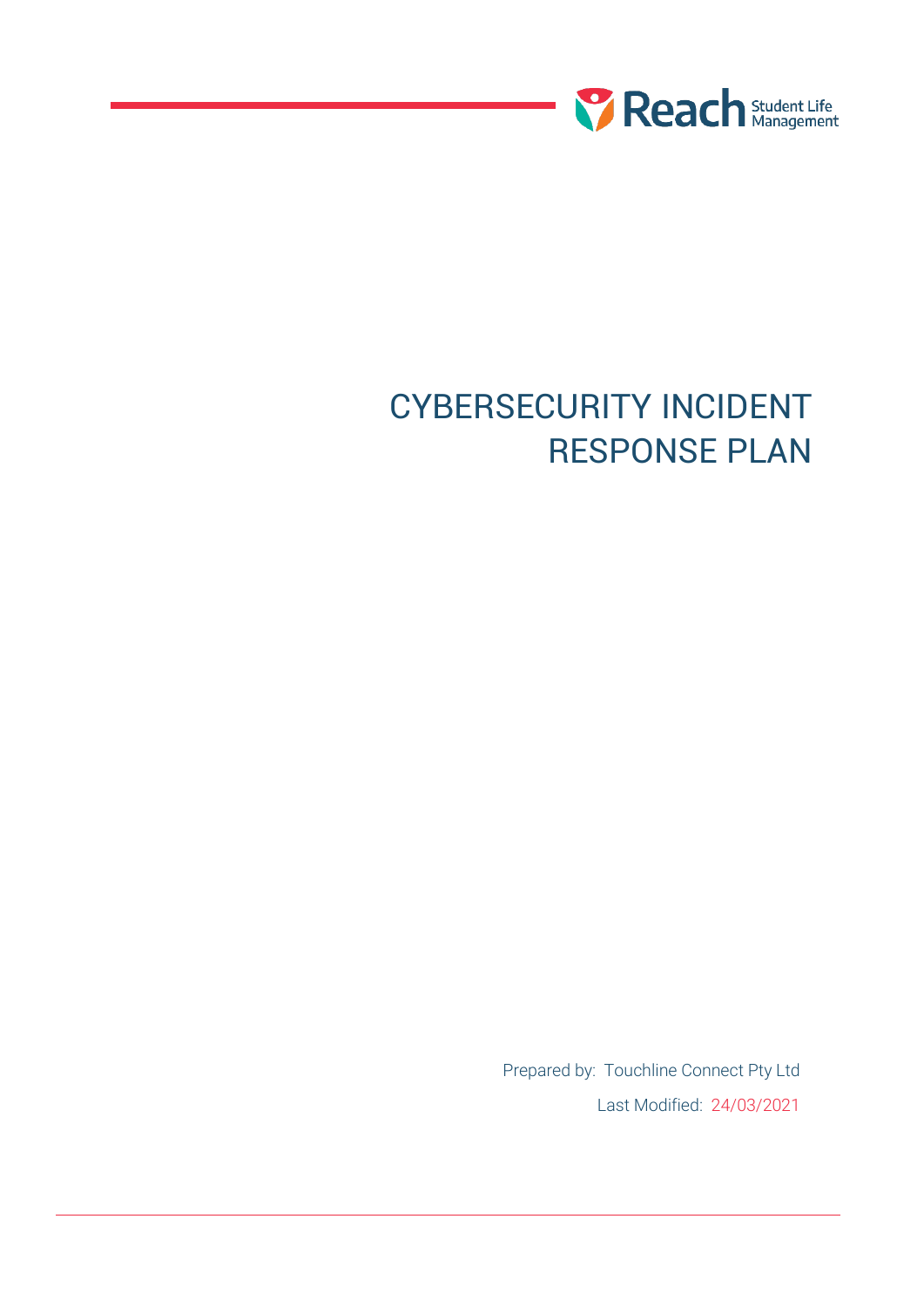## TABLE OF CONTENTS

<span id="page-1-0"></span>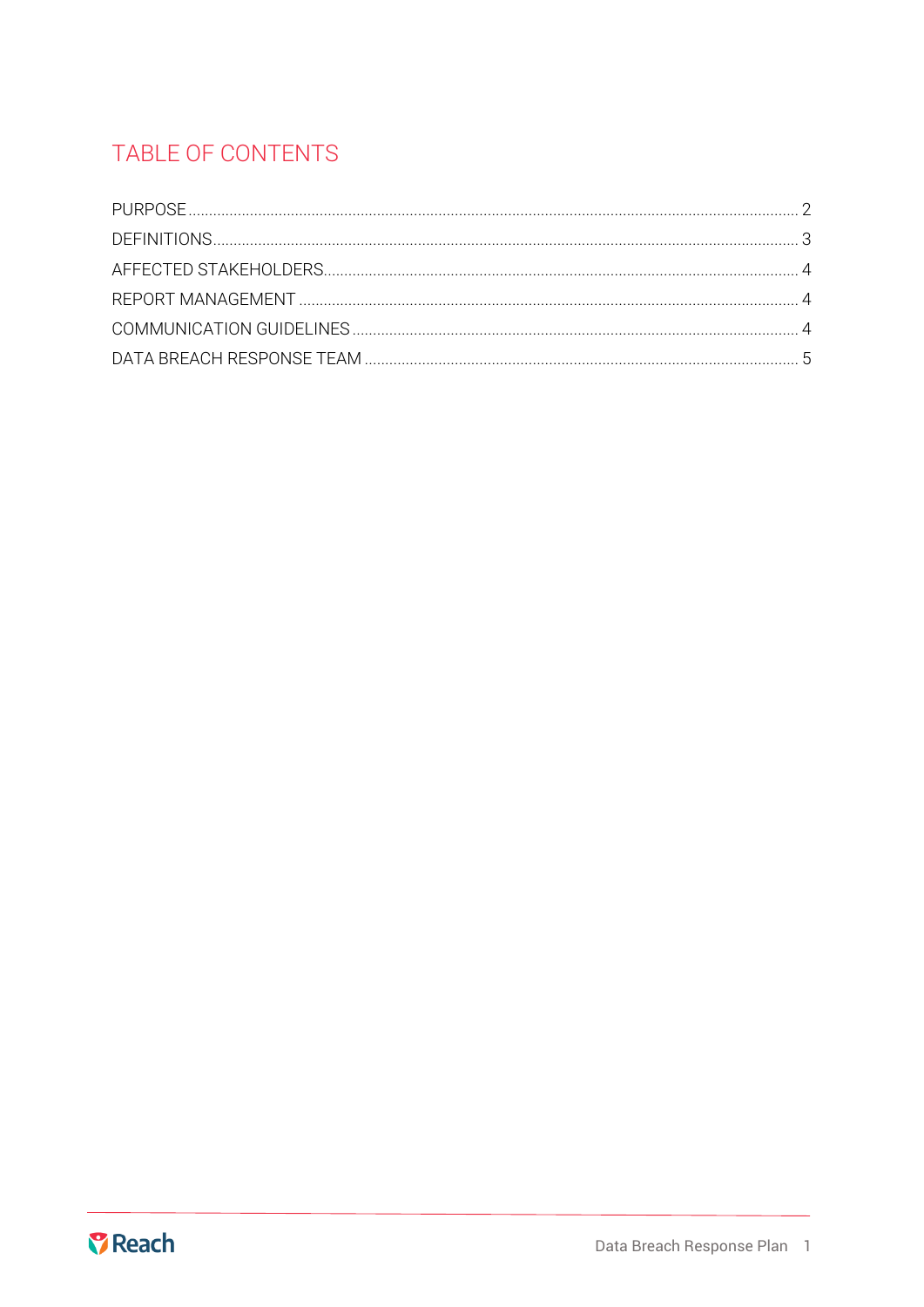## **PURPOSE**

REACH Boarding System stores information related to students, staff, and internal business operations, as well as manages and maintains technical infrastructure required to house and maintain this information.

This Cyber Security Incident Response Plan outlines the procedures that Touchline Connect Pty Ltd and its subsidiary regional operators uses to detect and respond to unauthorized access or disclosure of private information from systems utilised maintained or serviced as part of the REACH Boarding System product.

This plan defines the roles and responsibilities of various staff with respect to the identification, isolation and repair of data security breaches, outlines the timing, direction and general content of communications among affected stakeholders, and defines the different documents that will be required during various steps of the incident response.

Touchline Connect Pty Ltd and its subsidiary regional operators also implements practices which are intended to proactively reduce the risk of unauthorised access or disclosure, such as training staff with respect to legal compliance requirements, following appropriate physical security and environmental controls for technical infrastructure, and deploying digital security measures such as firewalls, malware detection and numerous other industry standard systems.

<span id="page-2-0"></span>In the event of a cyber security incident, Touchline Connect Pty Ltd, its subsidiary regional operators and staff have been trained to expeditiously deal with the matter. All management and staff are trained to recognise anomalies in the systems they regularly utilise, and to report any such anomalies as soon as possible to the Incident Response Manager so this Cybersecurity Incident Response Plan can be implemented. Throughout the year the Incident Response Manager and relevant staff are kept up to date on the latest security threats and trained in modern techniques of incident remediation.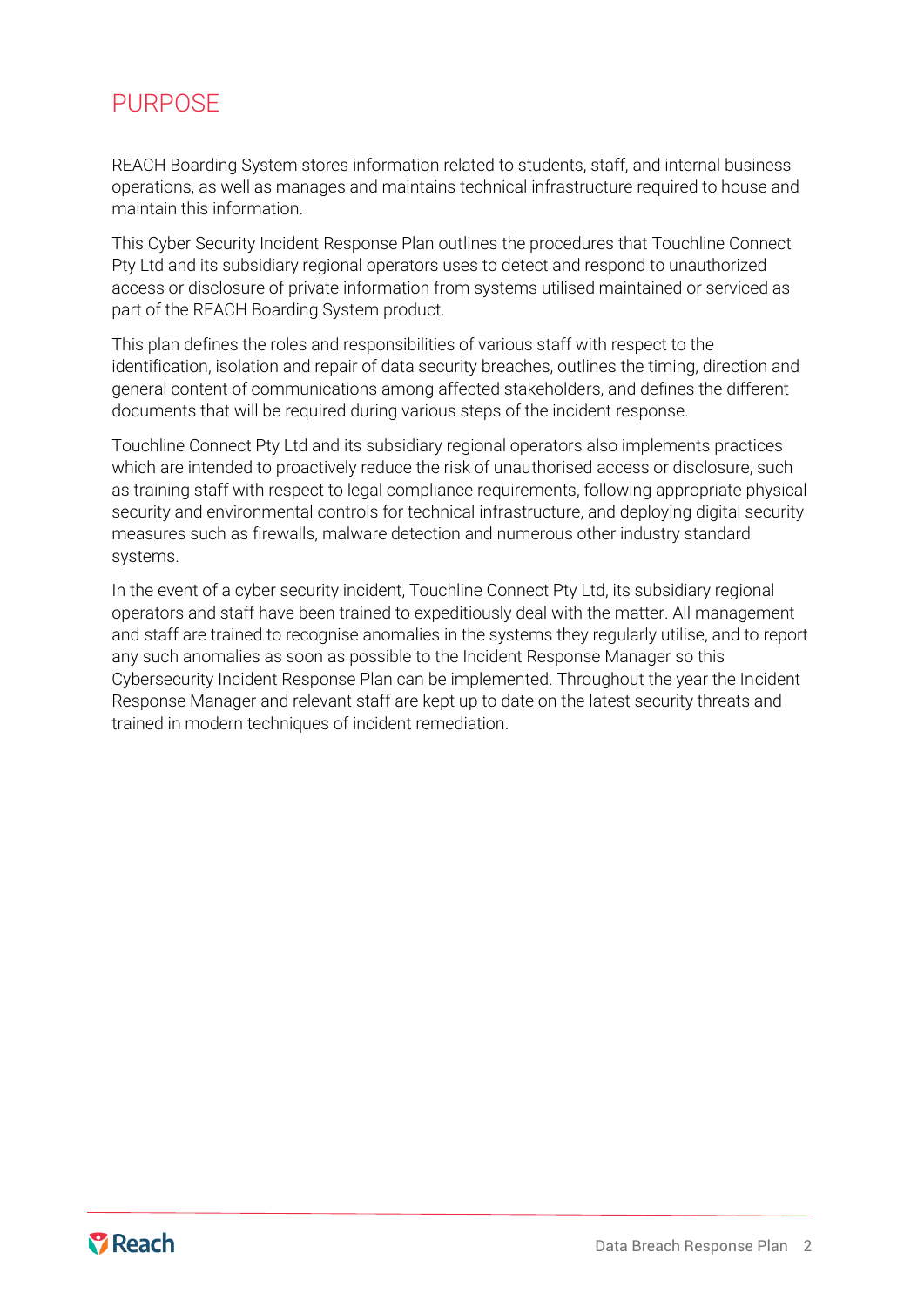## DEFINITIONS

#### Cybersecurity Incident

A Cybersecurity Incident is any event that threatens the confidentiality, integrity or availability of the information resources we support or utilize internally, especially sensitive information whose theft or loss may be harmful to individual students, our partners or our organization.

#### Data Protection Officer (DPO)

Data protection officers are responsible for overseeing the company's data protection strategy and its implementation to ensure compliance with GDPR requirements and the company's Personal Data Privacy Policy.

#### Incident Response Manager (IRM)

The IRM oversees all aspects of the Cyber Security Incident. The key focuses of the IRM will be to ensure proper implementation of the procedures outlined in the Cyber Security Incident Response Plan, to keep appropriate Incident Logs throughout the incident. The IRM acts as the key liaison for the IRE for details, status and outcomes of the incident investigation. At the conclusion of a Cyber Security Incident, the IRM will conduct a review of the incident and produce both an Incident Summary Report and, where determined appropriate, a Process Improvement Plan.

#### Incident Response Executive (IRE)

The IRE oversees all aspects of the company's communications with stakeholders and affected parties. The key focuses of the IRE will be to monitor that the procedures outlined in the Cyber Security Incident Response Plan are being implemented and to act as the key liaison between the IRM, company management executives and other stakeholders such as clients or individuals.

#### Cyber Security Incident Log

The Cyber Security Incident Log will capture critical information about a Cyber Security Incident and the organizations response to that incident, and should be maintained while the incident is in progress.

#### Incident Summary Report (ISR)

The ISR is a document prepared by the IRM at the conclusion of a Cyber Security Incident and will provide a detailed summary of the incident, including how and why it may have occurred, estimated data loss, affected parties, and impacted services. Finally, it will examine the procedures of the Cyber Security Incident Response Plan, including the procedures when investigating the incident and whether updates are required. The template for the ISR may be seen in Appendix A.

#### Process Improvement Plan (PIP)

The PIP is a document prepared by the IRM at the conclusion of a Cyber Security Incident if the investigation and ISR provides recommendations for avoiding or minimizing the impact of future Cyber Security Incidents based upon the "lessons learned" from the recently-completed incident. This plan should be kept confidential for security purposes. The template for the PIP may be viewed in Appendix B

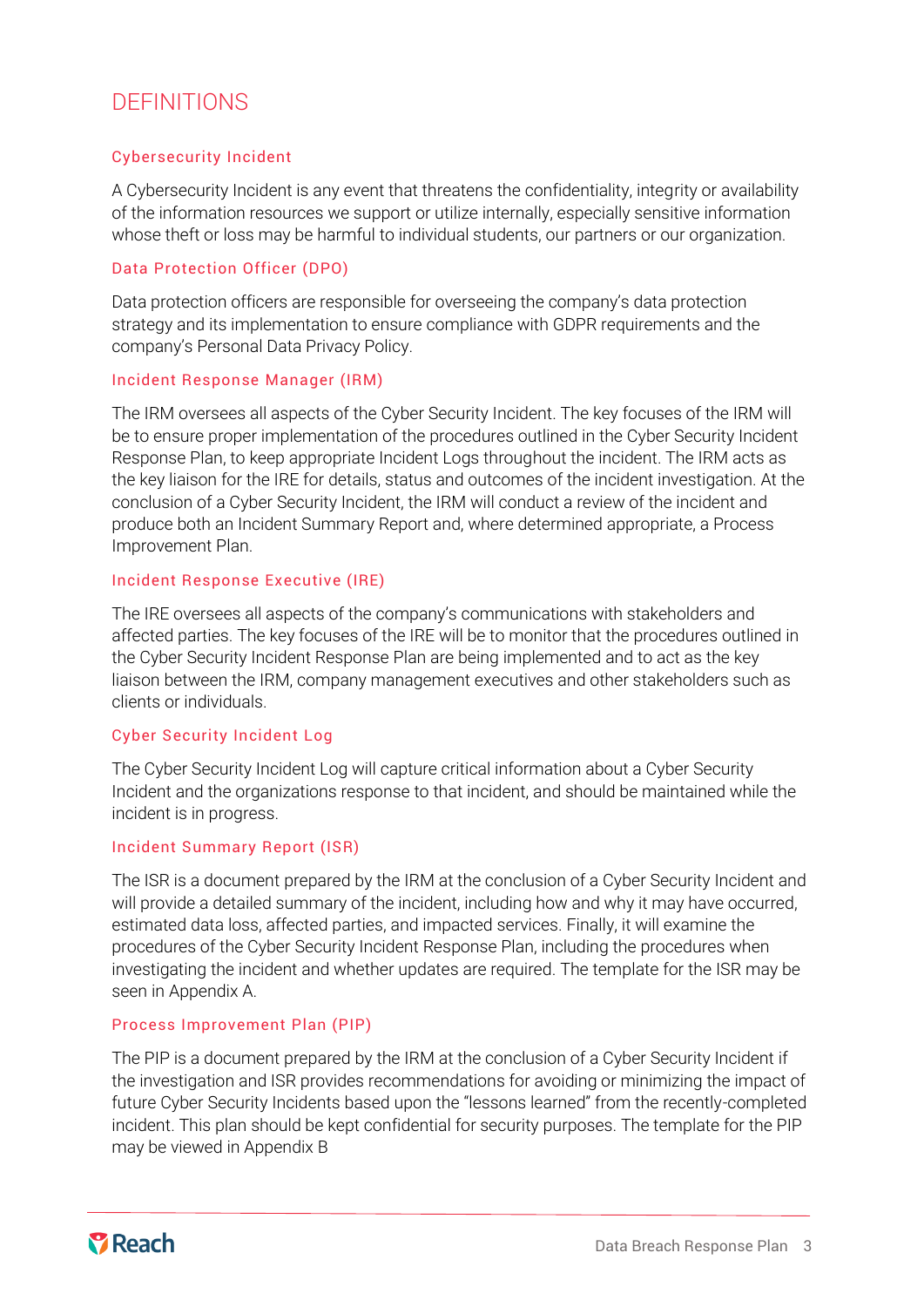## <span id="page-4-0"></span>AFFECTED STAKEHOLDERS

In the event the incident involves the unauthorized access or disclosure of confidential student, staff, parent or other contacts the IRE or DPO will communicate information relevant to the incident as well as any additional requested information to which they have a right (e.g. specific student records, staff records, etc.). Touchline Connect Pty Ltd and its subsidiary regional operators does reserve the right to withhold certain information at the discretion of the IRM or DPO if that information may jeopardize current or future investigations, or pose a security risk to Touchline Connect Pty Ltd and its subsidiary regional operators or other entities or individuals.

In the event the incident is limited to REACH Boarding Systems not containing sensitive or confidential information, it will be the discretion of Touchline Connect Pty Ltd and its subsidiary regional operators and the IRM whether or not to share information related to the incident with outside stakeholders.

### <span id="page-4-1"></span>REPORT MANAGEMENT

All reports generated during an investigation along with any evidence gathered will be stored and managed by the IRM. Any physical records will be stored safely and securely by the IRE. Any digital records will be stored on the secure cloud network of Touchline Connect Pty Ltd.

## <span id="page-4-2"></span>COMMUNICATION GUIDELINES

- Initial communication to affected stakeholders should occur as expeditiously as possible upon the identification of the incident and in accordance with any legislated requirements for GDPR or other regional jurisdictions relating to personal data regulation.
- Communication with students, parents, staff or community members, will not be undertaken without first communicating with the school administration or representatives to ensure that;
	- o The school is formally notified of any data breach, potential data breach or security incident, and
	- o The school can approve any communication that is being provided to the students, parents, staff or community members related to their REACH Boarding System instance.
- In some cases, this may include an initial communication (letter, email, phone call) that simply ensures that the school is aware of the issue and that Touchline Connect Pty Ltd and its subsidiary regional operators is addressing it.